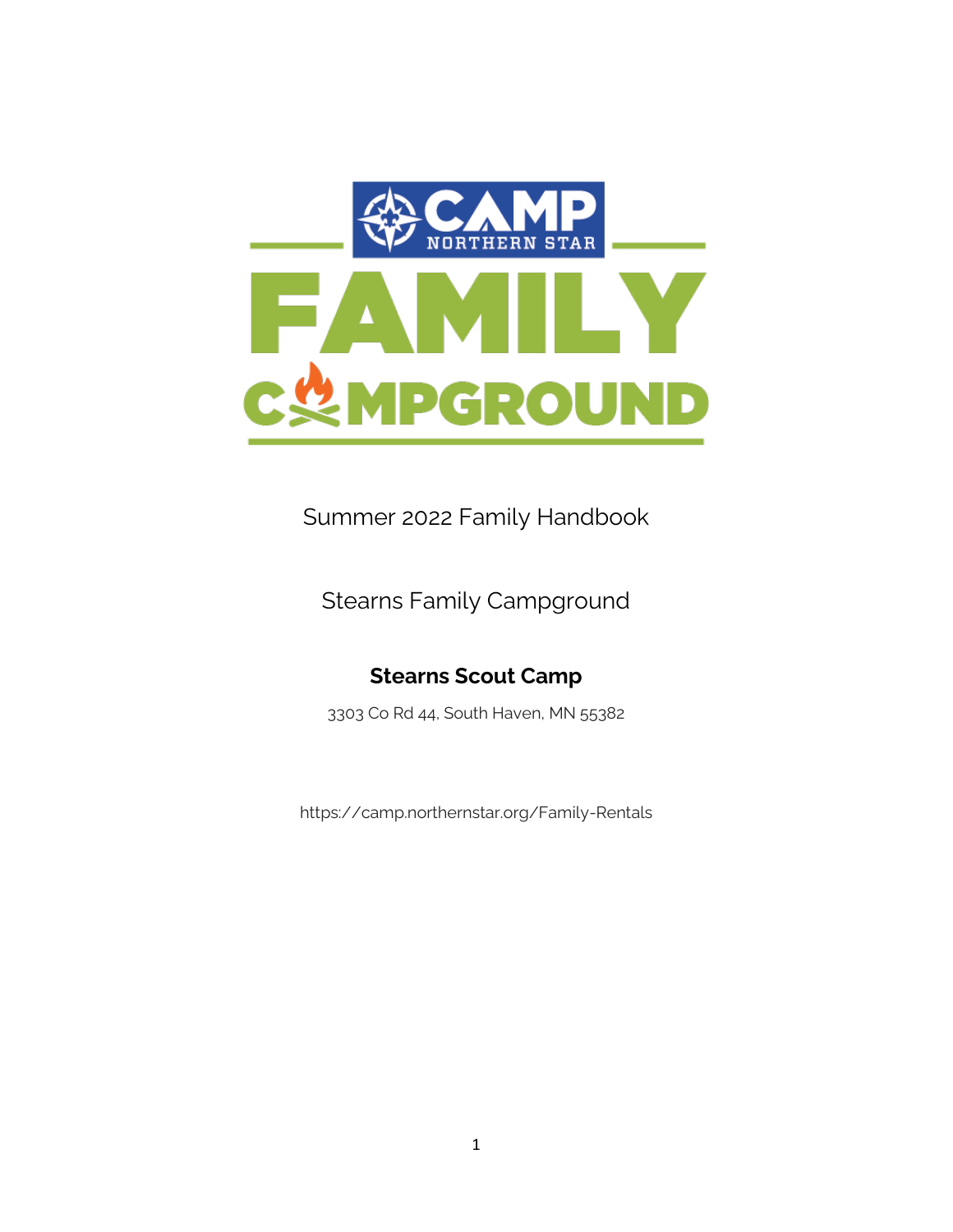# **Table of Contents**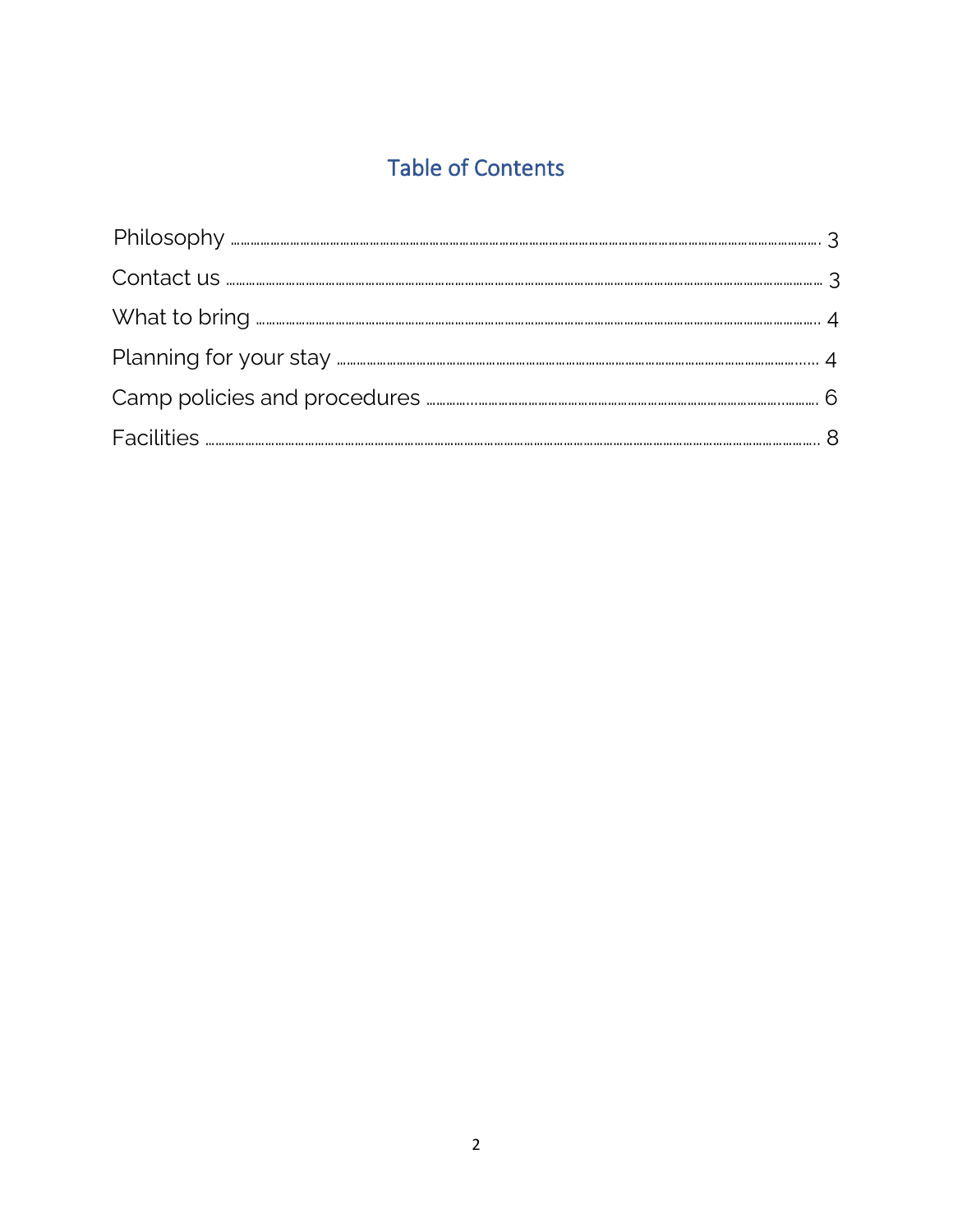### Philosophy

With 1200 acres of open fields, miles of trails, shady forests, and a meandering river to explore, Camp Stearns is an ideal spot for a summer family get-away!

Experience our newest family vacation opportunity where you can stay in a fully furnished yurt, cabin or in your own tent. Choose your length of stay and take full advantage of the properties self-serve amenities for activities like exploring, hiking, biking, boating, and swimming.

We are extending this family campground opportunity to all families in the community as a way to introduce the benefits available when participating in a Scouting program.

## Contact Us

#### **Questions About Reservations**

Customer service

Phone: (612)-261-2300

Email: [camping@northernstar.org](mailto:camping@northernstar.org)

#### **Questions Prior to Camp**

Margaret Schultz

Phone: (612)-261-2452

Email:<mschultz@northernstar.org>

#### **Questions While at Camp**

Anthony Hensel

Phone: (309)-335-4779

Email: [ahensel@northernstar.org](mailto:ahensel@northernstar.org)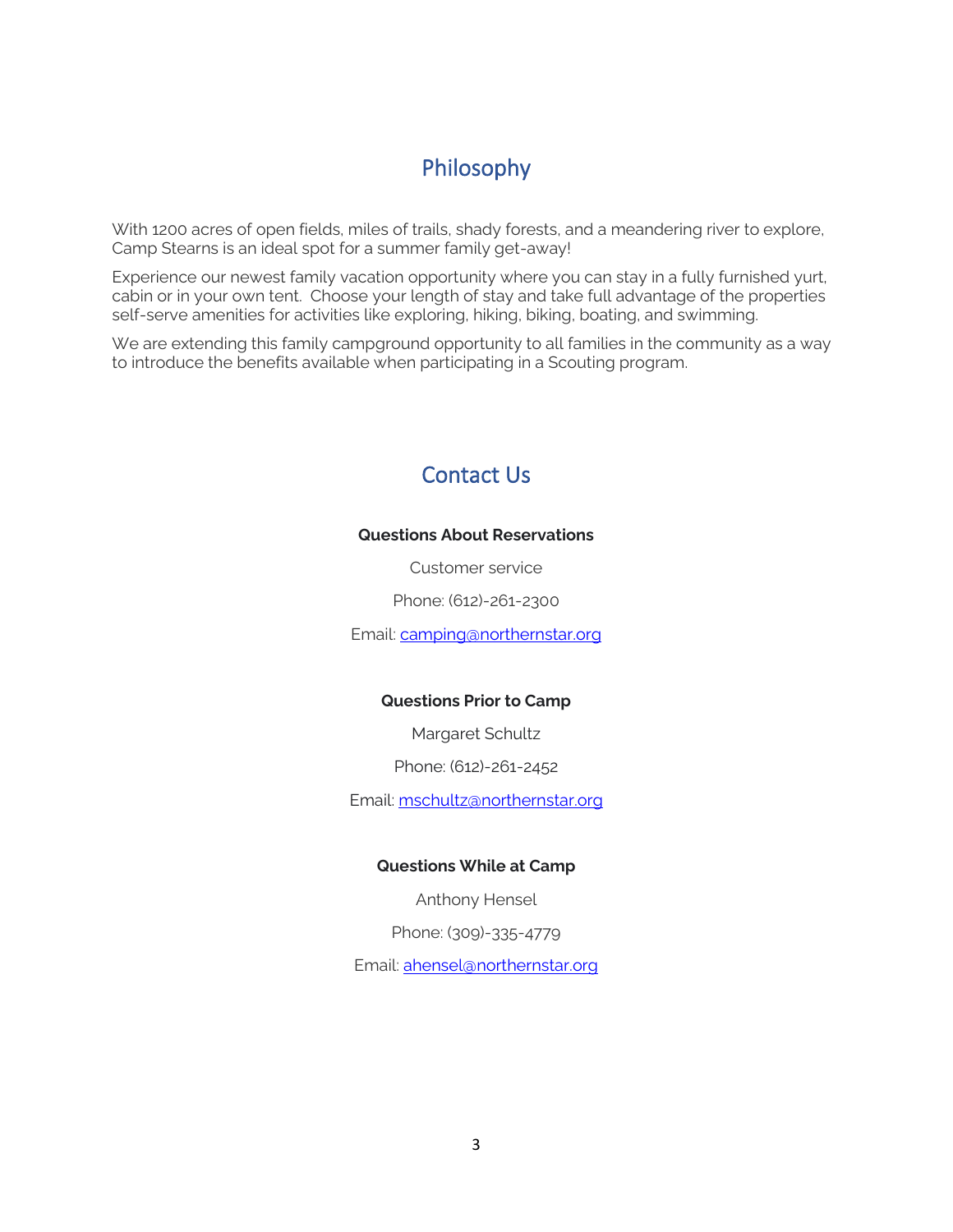## What to bring

- Food for your stay
- Bedding or a sleeping bags
- Pillows
- Towels, dish towels, potholders
- Flashlights and batteries
- Matches or lighter
- First Aid Supplies
- Cleaning supplies and dish soap
- Pots, pans, utensils, cups
- Coffee Cups
- Paper towels and Napkins
- Garbage bags
- Small plastic containers, Tinfoil, baggies
- Clothes for warm and cool days
- Jackets and rain gear
- Footwear for the beach and hiking
- Swimsuits and beach towels
- Hat for the beach and hiking
- Toiletry items
- Sunscreen and Bug repellent
- Bike helmet and bike
- Sunglasses
- Clothesline and clothespins
- Camera
- Fishing gear and bait
- Fan, Reading lamp, Extension cords
- Books, games, crafts
- Beach toys
- Mirror
- Lawn chair
- Slippers (for yurt floors)

## Planning for your stay

### **ARRIVAL AND CHECK IN**

#### **Check-in**

Call or text Ranger Anthony (309-335-4779) once you arrive at Akela Lodge, finish your check-in paperwork. If texting, please include your last name and cabin name, yurt, or site number in the message. Check in is after 2pm.

#### **Check-out**

Please call or text Ranger Anthony (309-335-4779) when you have departed. If texting, please include your last name and cabin name, yurt, or site number in the message. Please leave the cabin or yurt in, clean condition as described in check out procedures. Check out musty be completed by 12pm

### **PROGRAM AREA**

#### **Akela Lodge**

Located just a short walk from the yurts and campsites is an open space for families to use. There is a small kitchen that campers can use for group cooking but you will need to provide your own cookware.

The lodge also has a seating area and patio that families can use for eating, playing board games, and hanging out. There is a craft area with supplies available for campers to get creative. This is community space that is to be shared with all families at camp.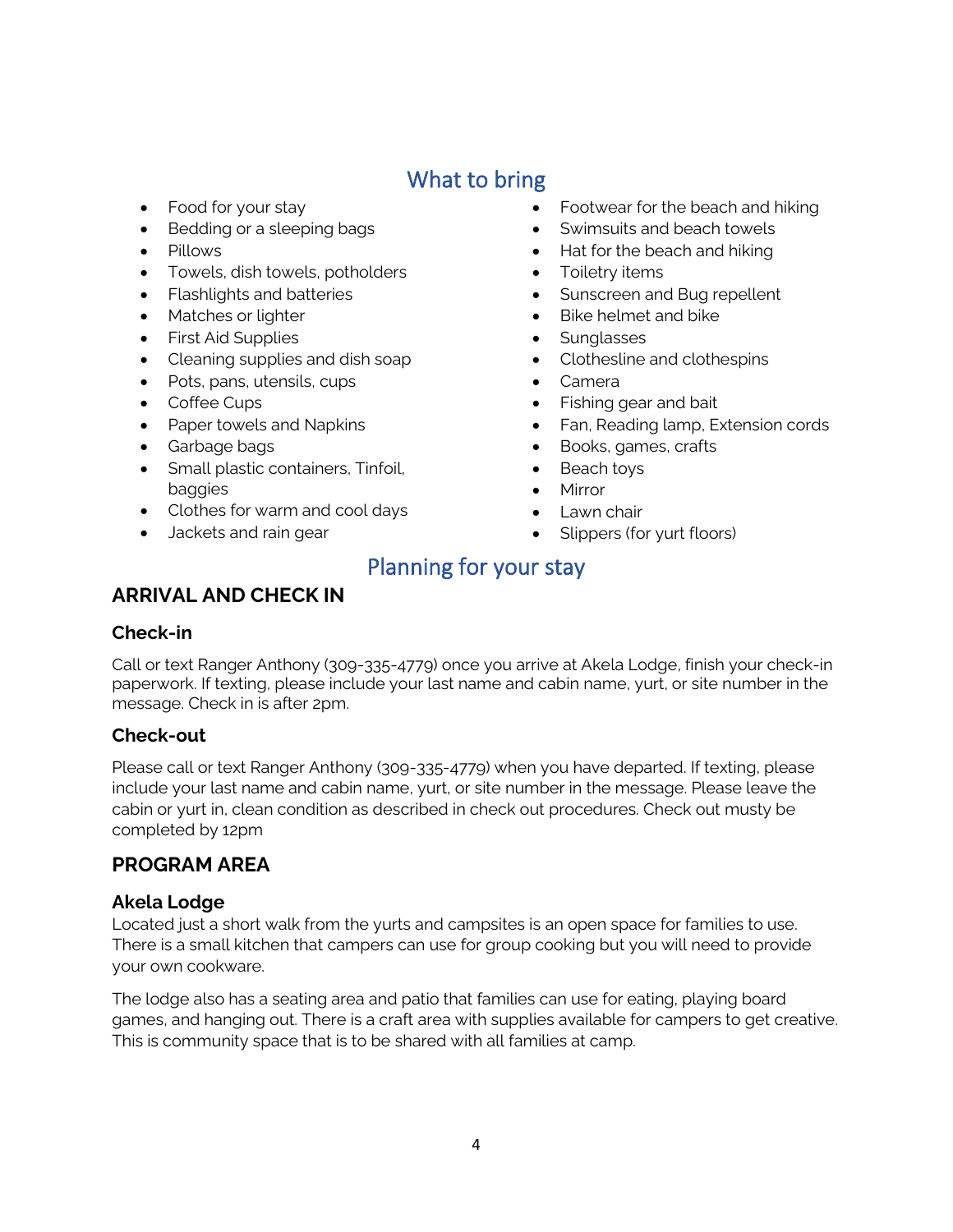#### **Waterfront and Swimming**

The Stearns beach on Lake Caroline is located south of the ranger's residence. It is a 20-minute walk or 5-minute drive from yurts and campsites. The beach can be used for swimming or as a launch for camp provided canoes, paddle boats, or row boats. The hours are from sun-up to sun-down. Campers are expected to follow posted rules and return any items used to the proper storage location.

#### **Beach Rules**

- No lifeguard on duty swim at your own risk.
- Swimming and boating is restricted to daylight hours.
- Swim only in designated areas.
- Children must be supervised at all times.
- No fishing in swimming area.
- Life jackets required for all boating participants.
- No solo swimming or boating.
- In case of emergency, dial 911.

#### **Boating**

Stearns beach is located on Lake Caroline, canoes, row boats, and paddle boats are provided for your family to enjoy. Lake Caroline is a beautiful lake however does not have public boat launch.

If you would like to bring a boat, the best option is to launch it on Clearwater Lake, which is roughly 5 miles from Camp Stearns. Temporary slip rental may be available at BJ's Bait and Tackle.<http://www.bjsbait.com/>

#### **Program Field**

The program field is located behind Tonkawa Lodge just a short walk from yurts and campsites. The program field is great for setting up outdoor games or activities. The GAGA ball pit, obstacle course, bounce pillow, petal karts, and all-season sled chute are in this field.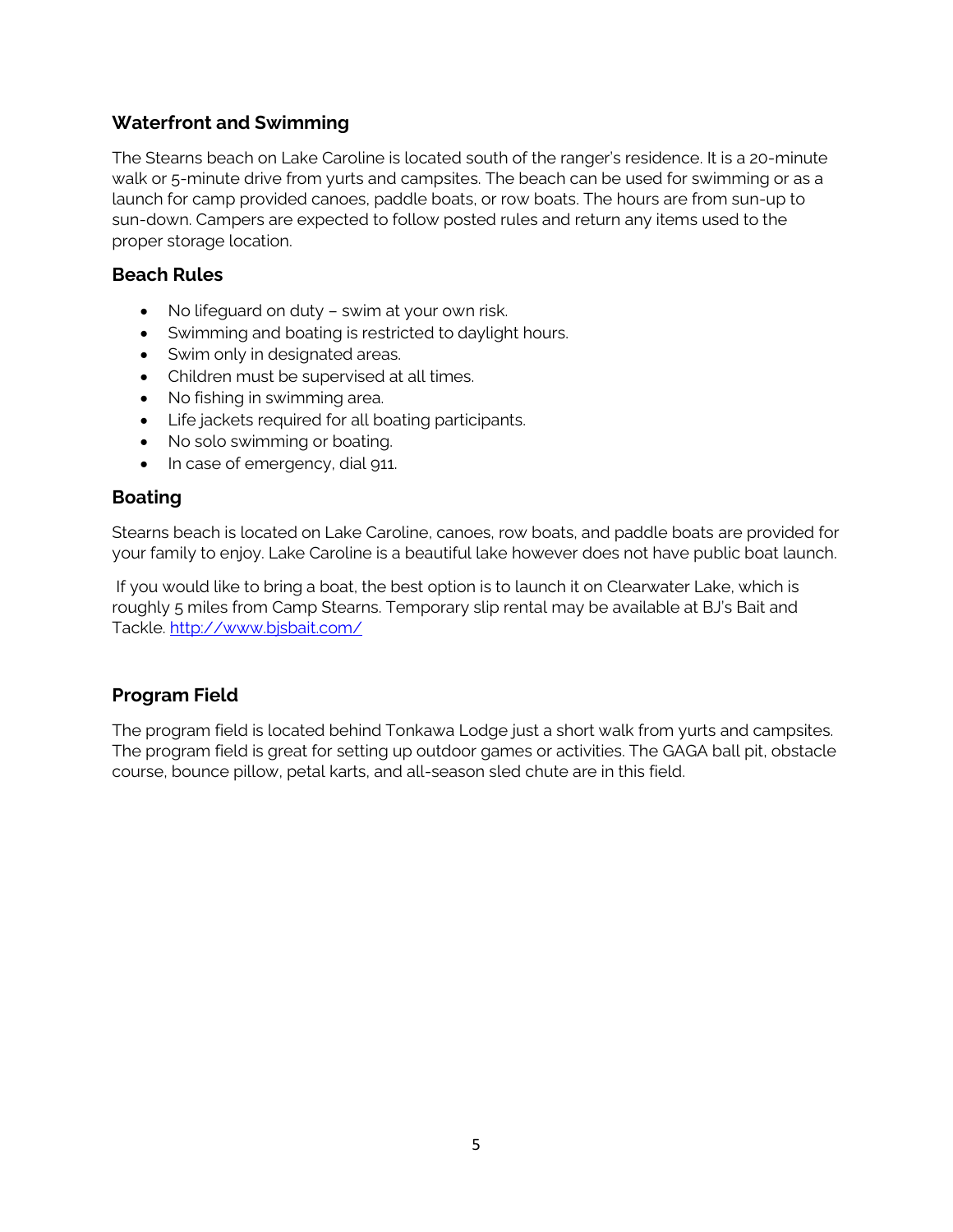## Camp policies and procedures

**Expected Behavior:** The Scout Oath and Law are the foundation of what we expect to be appropriate behavior at our camps. Though not all participants are Scouters, we still expect all to act accordingly.

#### Scout Oath:

On my honor, I will do my best to do my duty to God and my country and to obey the Scout Law; to help other people at all times, to keep myself physically strong, mentally awake and morally straight.

Scout Law:

A Scout is: Trustworthy, Loyal, Helpful, Friendly, Courteous, Kind, Obedient, Cheerful, Thrifty, Brave, Clean and Reverent.

**Sharing the Property with Scouts:** Stearns Scout Camp is an active property utilized by Scouting youth and volunteers. Youth safety is our highest priority, and all participants receive training identifying that one on one contact between youth and adults is prohibited. Please respect this policy when interacting with Scouting participants while on the property.

Additionally, we require all Scouting participants to utilize the 'buddy system', which means that participants never travel or participate in activities alone. We believe this increases the both the fun and safety. We encourage you to use this practice while here at camp too.

**Firewood & Campfires**: Firewood is not to be brought into camp unless purchased from a DNR certified vendor. However, we supply wood at no additional charge, and ask that you use firewood conservatively for campfires. Campfires are only allowed inside designated fire rings around camp. Fires should never be left unattended.

**Trash:** All trash should be disposed of in the appropriate trash can outside of Akela Lodge prior to check-out.

**Wildlife**: Please help us prevent visits from wildlife by making sure that any food and garbage is properly always store away. If you are staying in a tent site, please store food in your vehicle. Please regard local wildlife and maintain safe distance.

**Polices on Pets:** Please leave your pets at home as we have a collective no pets in camp policy.

**Smoking and Drinking**: Alcohol and illegal substances are not allowed at any of our camp properties.

Smoking is prohibited indoors and please be discreet and courteous around other camp participants.

**Lost and Found**: Please keep track of all personal items brought to camp. Lost and Found items will be donated at the end of summer.

**Cell Phones and WiFi:** Camp-wide Wi-Fi is not available. Verizon and Sprint are the strongest signals for cell coverage.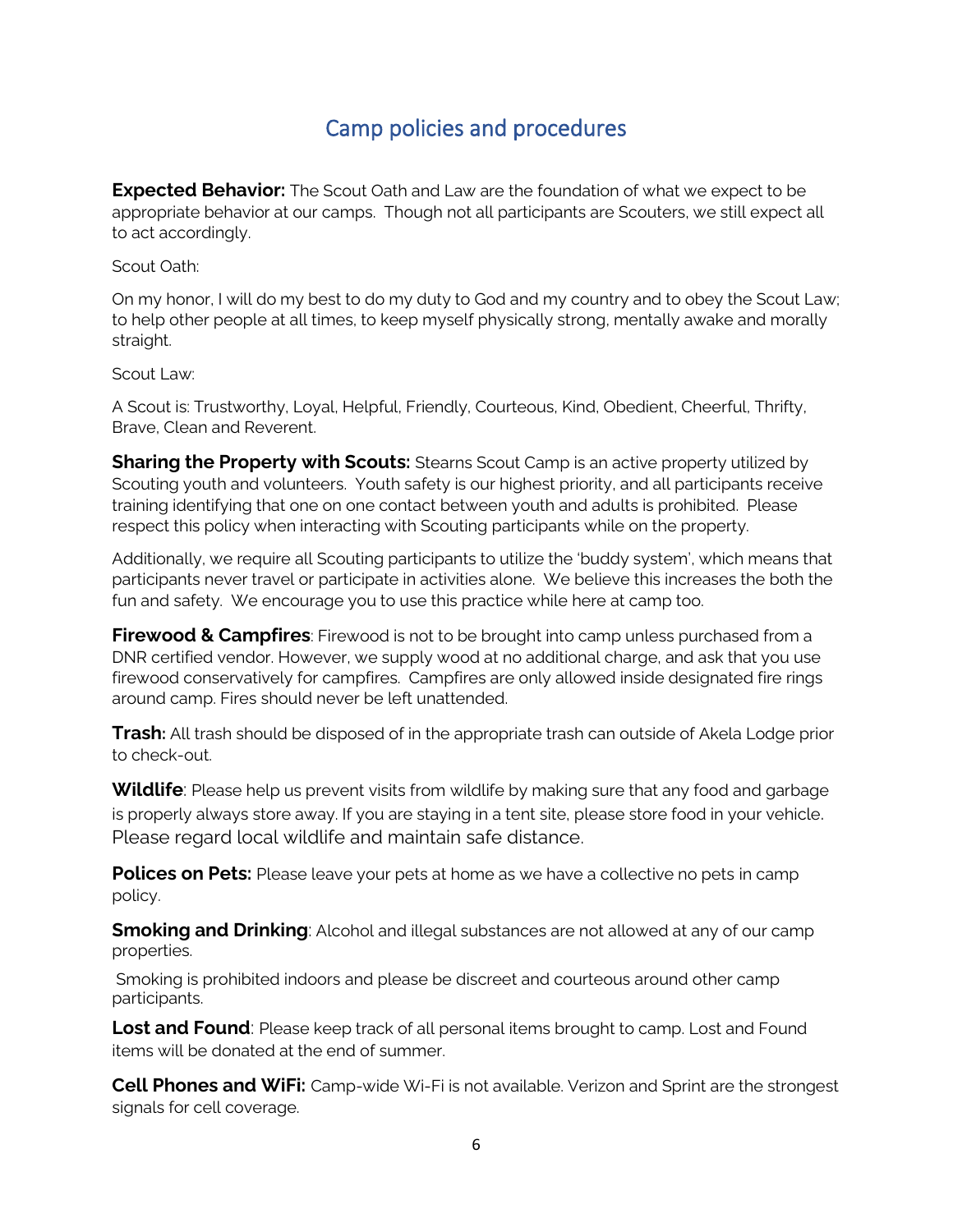**Emergency Equipment:** An AED and a basic first aid kit is available at Akela lodge. If you have a medical emergency, please call 911 or proceed directly to the closest healthcare facility; BayCare Urgent Care in Clearwater. Please notify Ranger Anthony after you receive medical care.

**Child Supervision:** Children should be under the supervision and care of their parents or guardians at all times.

**. No open flame cooking or candles are allowed inside of yurts.**

**Cars at Camp:** Cars must be parked in designated parking spots.

**Quiet Hours:** 10:00 p.m. – 7:30 a.m.

**Safety:** please always wear shoes!

**Campgrounds clean up:** Our caretaker will clean program areas and bathrooms from 3pm-4pm each day

**Cabin and yurt clean up expectations:** Care of the cabins and grounds is the responsibility of all campers. Please clean your yurt, cabin, or tent site prior to check-out.

Cleanup of should include wiping down surfaces, sweeping and/or vacuuming floors, and taking out garbage. A cleaning list is posted inside your cabin or yurt.

To allow enough time to transition for the next camper, remember to check-out on or before 12 PM. Thank you for helping us keep camp in good condition.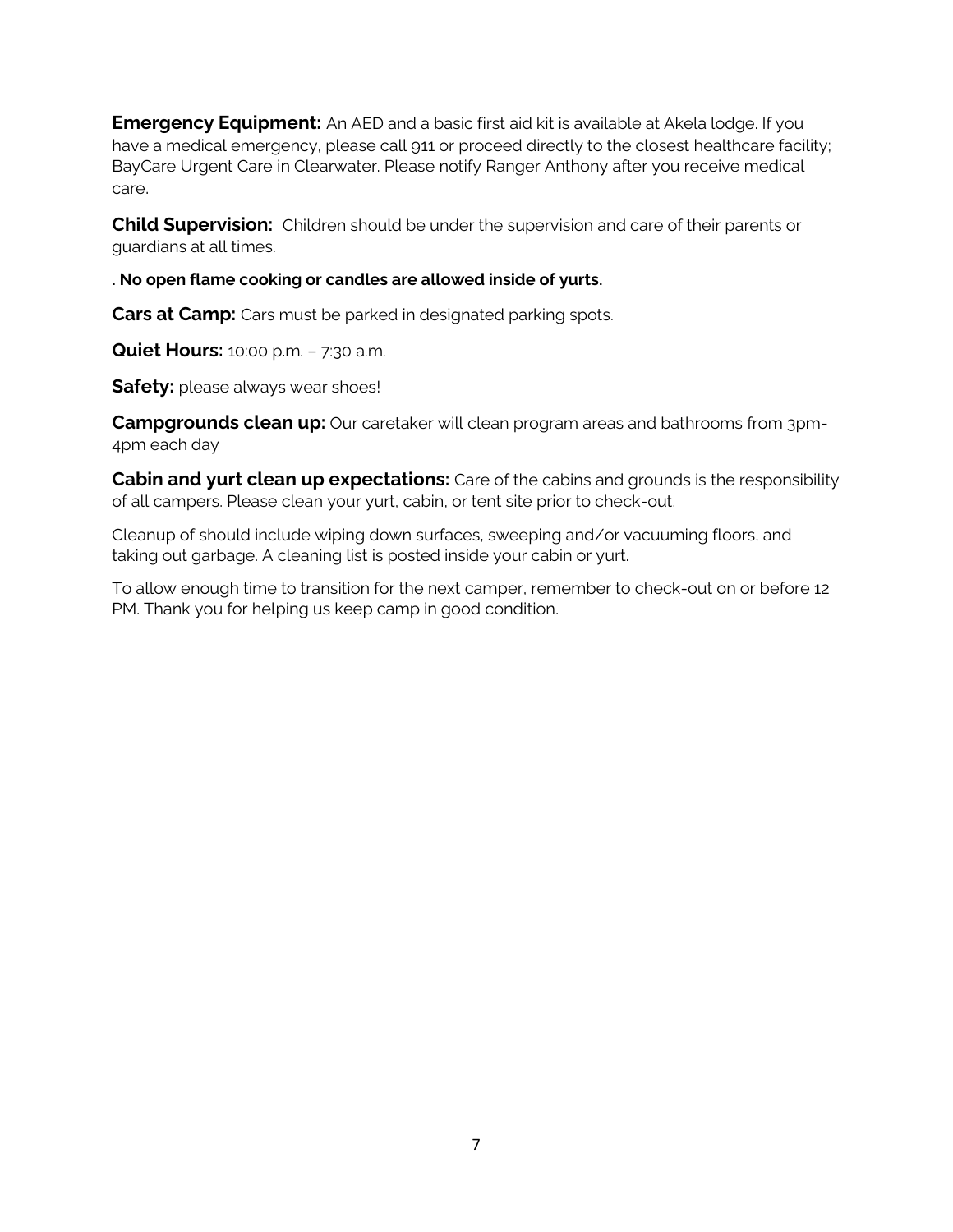### Facilities

### **[YURTS](https://camp.northernstar.org/Article-Detail/family-campground#collapseOne)**

Yurts are round canvas structures with wood floors, doors, window panels and an operable skylight in the domed roof! Yurts range in size from 20ft to 30ft in diameter and sleep 5 to 7 people.



Furniture: Yurts have a futon, side chair, side tables, small dining set and a twin over full size bunk bed.

Electricity: Yurts have electrical outlets and built in overhead lighting.

Cooking: Yurts include a small refrigerator, microwave and counter for food storage. We recommend keeping all food in secure scent-proof containers. No open flame cooking or candles are allowed inside of yurts. Crockpots and small appliances are acceptable. A picnic table and fire ring area for cooking is available outside.

Water/Bathrooms: Yurts do not have indoor plumbing but are located very close to a fullservice shower house with flush toilets, hot water and showers. A spigot for water is located between each yurt site.

Yard: Yurts have a small deck as well as adjoining yard area with picnic table, fire ring and space for activities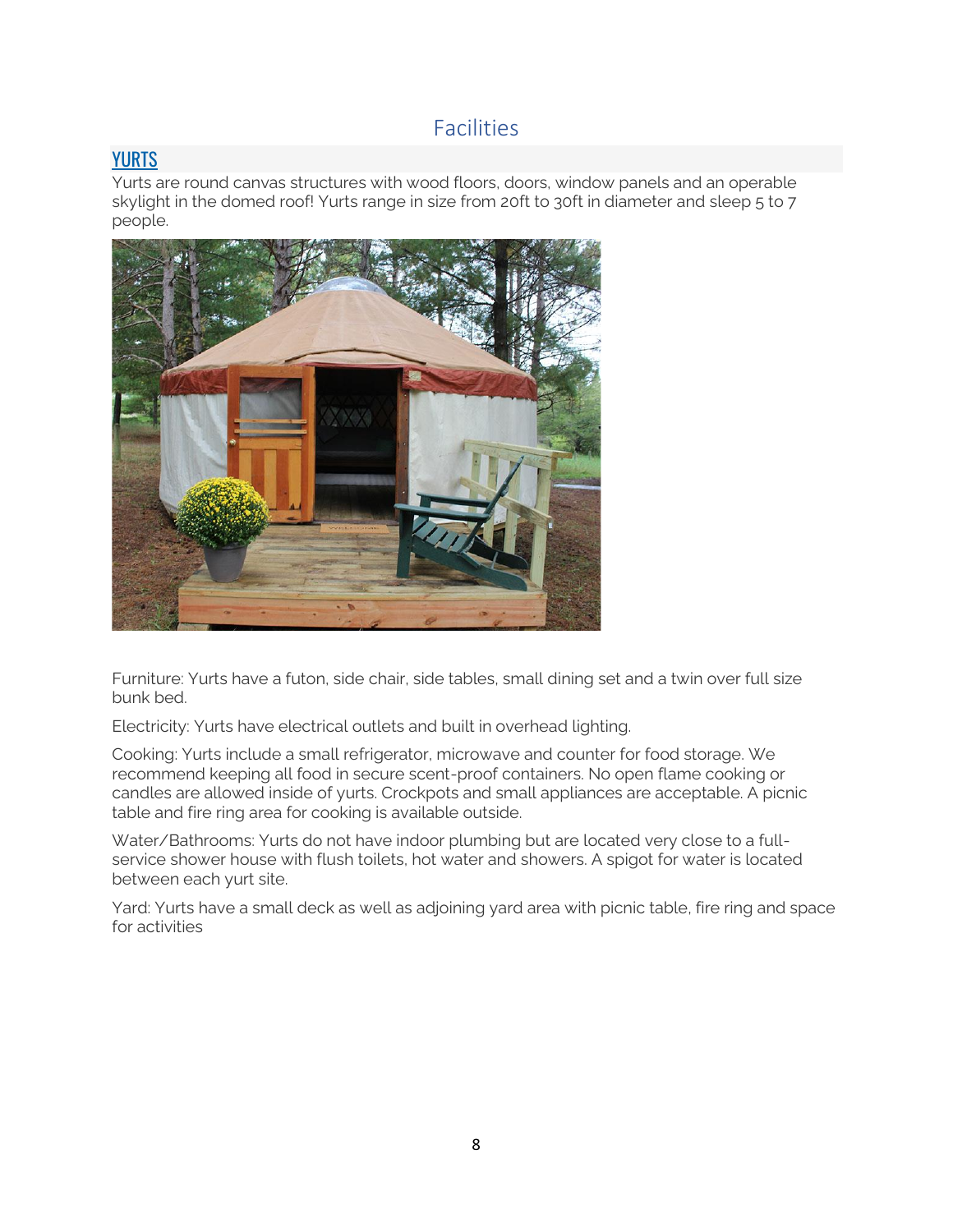### **[CABINS](https://camp.northernstar.org/Article-Detail/family-campground#collapseTwo)**

Two cozy sleeping cabins are available on the camp property. Both have separate bedrooms. Each facility sleeps between 5 to 7 people.



Furniture: Each cabin has a sitting area with a futon/couch and a side chair. Each cabin has a dining set that seats four to six, with space to set up an additional table. Sleeping spaces include a full-size bed and bunk beds.

Electricity: All cabins have electricity.

Cooking: Cabins contain full or partial kitchens with refrigeration. Each is equipped with cooking supplies and dishware for eight.

Water/Bathrooms: Cabins have full indoor plumbing and 3/4 baths.

Yards: Cabins have a yard area with picnic table, fire ring, a small deck, and space for activities.

Internet: Camp-wide Wi-Fi is not available at this time. Verizon and Sprint are the strongest signals for cell coverage.